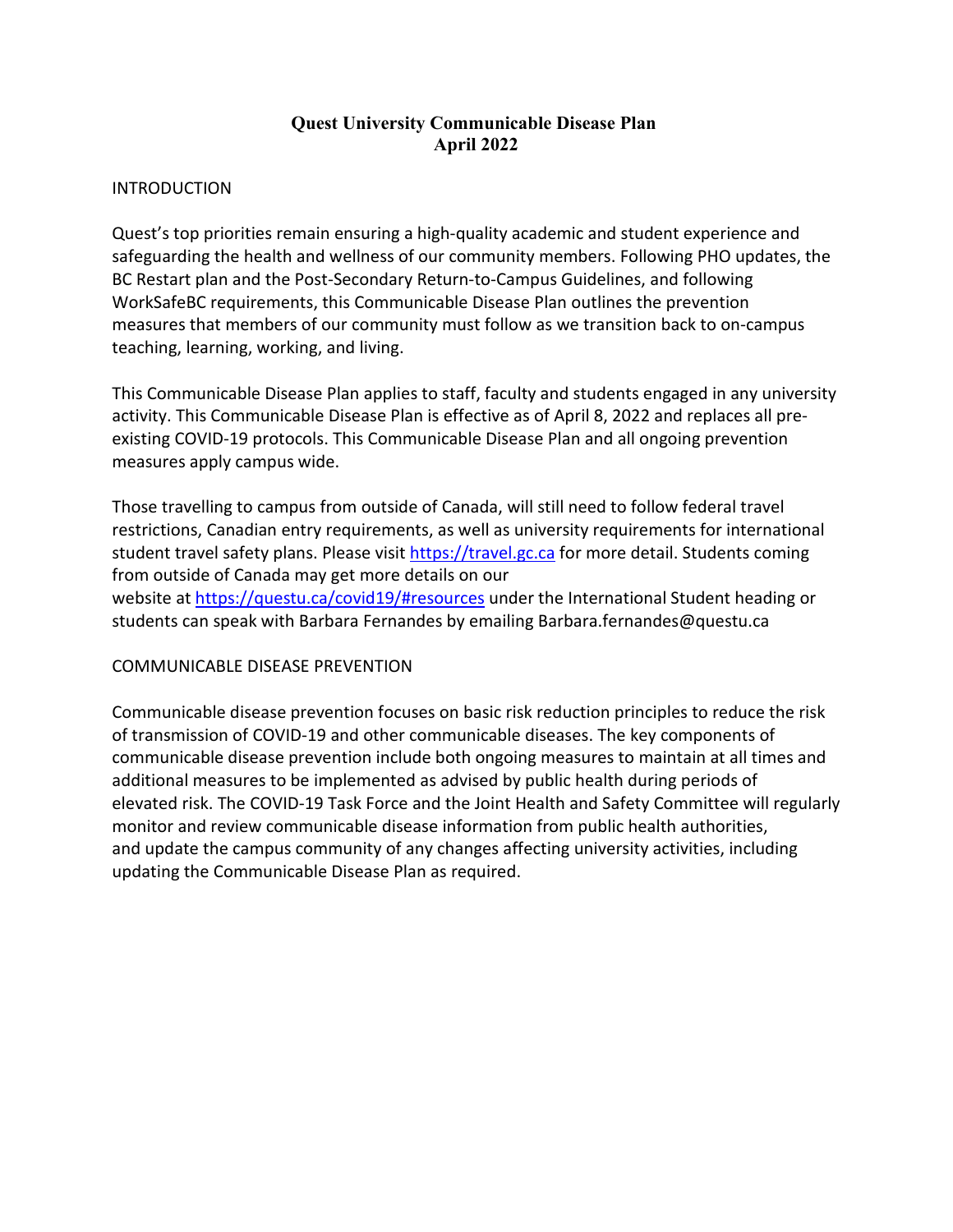### ONGOING PREVENTION MEASURES - maintained at all times

Promoting hand-washing and hygiene practices:

• Washing your hands regularly, or using hand sanitizers if a washroom or sink is not available, is one of the most simple and effective ways to minimize the spread of communicable diseases.

• Covering your mouth and nose when you sneeze or cough can help to reduce the spread of germs.

• All washroom facilities on campus will be open and available for students, staff and faculty, and the public to allow for regular handwashing. Quest University will also continue to supply hand sanitizer stations at all main entrances to buildings, and additional locations in buildings with higher occupancy levels, to promote hand hygiene.

• For outdoor events or activities, individuals should ensure that hand sanitizer is supplied if washing facilities are not available (e.g. outdoor events, on field trips, in vehicles, etc.).

• Quest university has posted signage throughout campus to remind everyone of these important practices.

#### Routine cleaning

• Quest university is committed to maintaining a clean environment through routine cleaning protocols, and implementing enhanced cleaning protocols if directed by public health during any periods of elevated risk.

• General campus cleaning by Facilities and Operations, will return to prepandemic practices and schedules as recommended by the Provincial Health Office and Post-Secondary Return to Campus Guidelines.

• General office areas are no longer required to disinfect surfaces or shared equipment (e.g. photocopiers, computers, desks, supplies, etc.) as part of their usual housekeeping practices.

• Areas which may have specialized cleaning practices due to their activities or regulatory requirements (e.g. laboratories, health clinics, food service areas, etc.) should continue to follow those practices, in addition to any other requirements that may still be in place from the Provincial Health Office.

# Building Ventilation

• Following the direction of WorkSafeBC and the Provincial Health Office, Quest will ensure that building heating, ventilation and air conditioning systems are operating and maintained in accordance with WorkSafeBC requirements.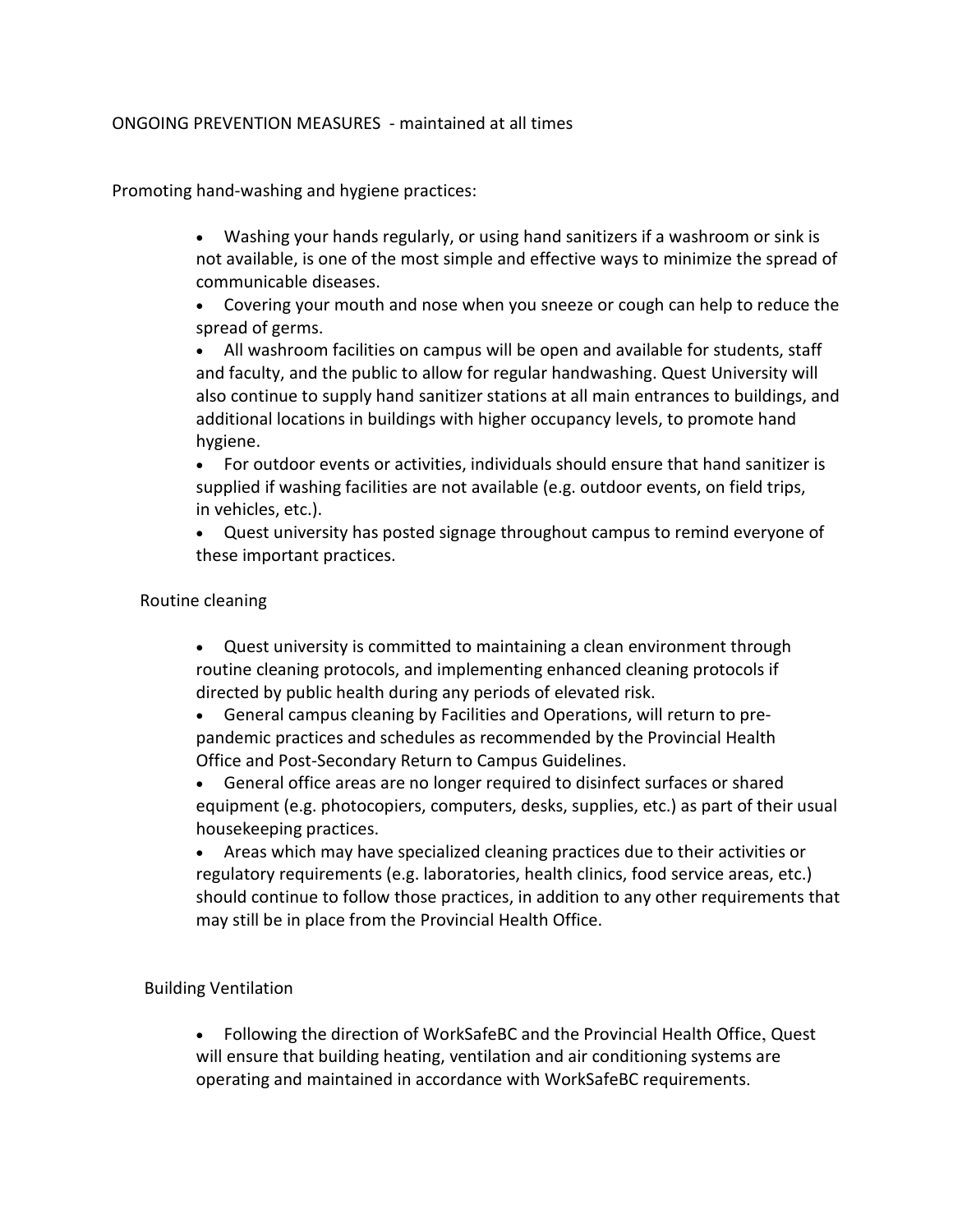• Facilities and Operations has been assessing building heating, ventilation and air conditioning system to ensure those systems continue to meet WorkSafeBC requirements.

• As the weather permits, windows may be opened to also improve air circulation and where it does not interfere with the proper functioning of the heating, ventilation and air conditioning system.

Supporting student, staff and faculty to stay at home when sick:

• All employees and students must continue to do a daily health self-assessment.

• If you are ill or have symptoms of a communicable disease (e.g. fever and/or chills, recent onset of coughing, diarrhea):

- please stay home

- notify your supervisor or tutor of your absence

- consult the COVID-19 self-assessment tool to see if you should isolate at home for 5 days.

• Tutors should follow established protocols to support student absence due to illness, and contact the Academic Dean if advice is required. (The academic concession policy can be found on the portal

at [https://portal.questu.ca/acad/registrar/default.aspx\)](https://portal.questu.ca/acad/registrar/default.aspx).

• Employees who are able to work at home while they are recovering from their illness/symptoms are advised to speak with their supervisor and with HR to discuss remote working options.

# Supporting Vaccinations

- Getting vaccinated is the most important tool supporting the BC Restart Plan.
- Quest university encourages all student, staff and faculty who is eligible and able, to consider vaccination to protect yourself and others.
- Quest University employees are entitled to up to three hours of paid leave to be vaccinated against COVID- 19, if required.

Note: the COVID-19 vaccine is no longer mandatory in order to study, work, or live on campus.

RESPONDING TO ELEVATED RISK - implemented as advised

The level of risk of certain communicable diseases, including COVID-19, may elevate from time to time or on a seasonal basis. This may occur at a local or regional level.

> • In addition to maintaining the ongoing prevention measures, the COVID-19 Task Force and the Joint Health and Safety Committee, will monitor public health information and be responsive to any further directives from the local medical